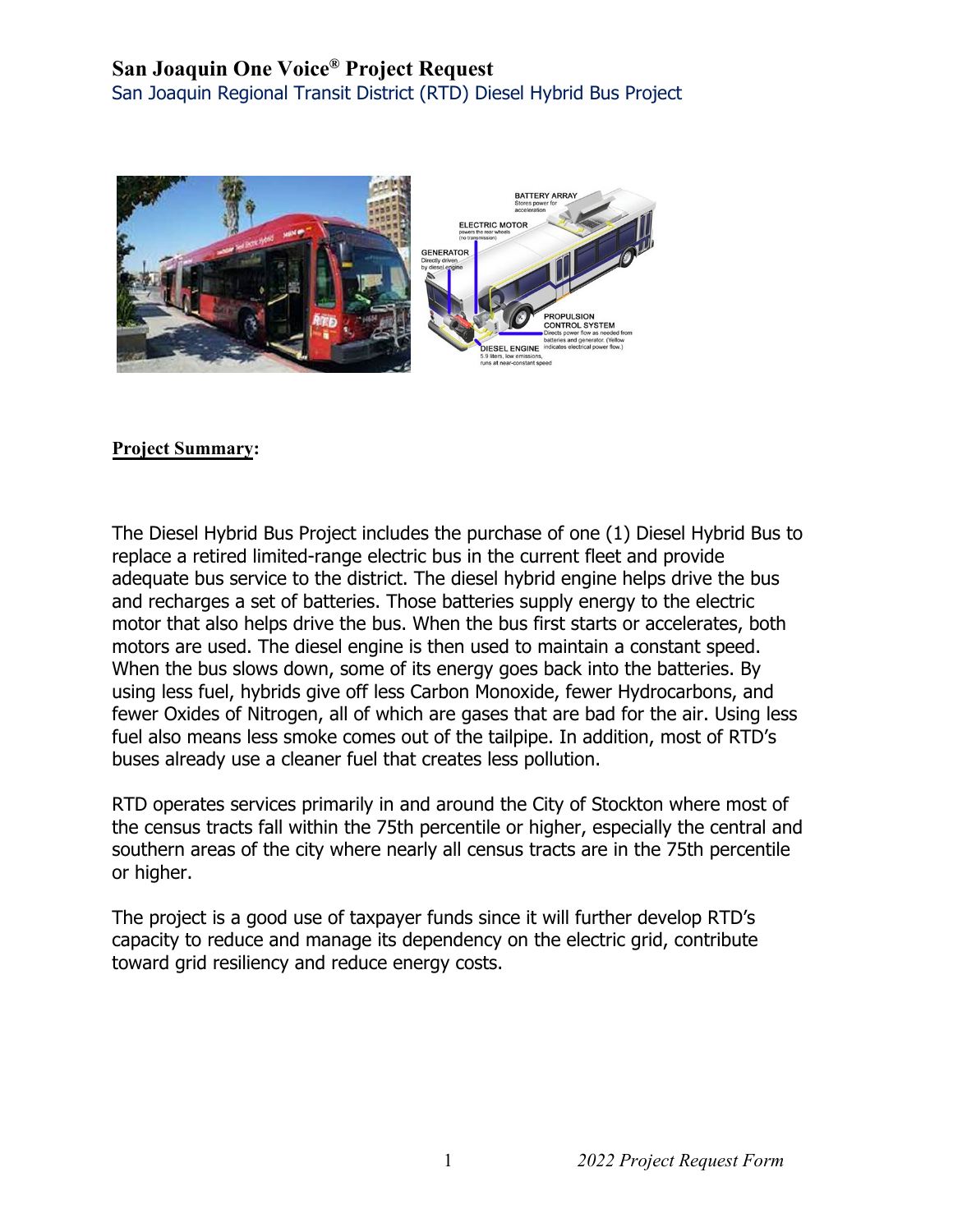## **Community Impact:**

Stockton is a low-income community with a high percentage of minorities. This project will serve approximately 309,000 residents:

- 42.2% Hispanic or Latino
- 11.1% Black
- 21.2% Asian
- .2% American Indian

Percent of population with income below 150% of poverty level:

-36.0%

The areas surrounding the Stockton, CA Transit Center and areas served by RTD are considered a collection of environmental justice (EJ) neighborhoods due to a dense area of minority, immigrant, and low-income communities that are closely integrated with polluting ports, railroads, industries and some of the busiest goods-movement pathways in the nation. RTD has their domicile zero emission bus depots in EJ neighborhoods. Urban buses and trains are the workhorses of California's public transit systems. Disadvantaged communities make up the majority of RTD's service area as well as the broader region. The California Environmental Protection Agency's (CalEPA)

Cal Enviro notes that 51% (71 of 139) of San Joaquin County's census tracts are defined as SB 535 Disadvantaged Communities.

More than 34% of children ages 1–17 in San Joaquin County have been reported as diagnosed with asthma compared to 7% nationwide. In addition, 20% of adults in the county have been diagnosed with asthma compared with 8% nationwide. San Joaquin County ranks 9th highest in the nation for particulate matter and is in non-attainment for federal air quality standards for particulate matter (PM 2.5) and ozone.

In many of the low-income areas of Stockton, Asthma rates are within the 90 to 100th percentile of the state of California. Outdoor pollution can trigger asthma attacks or make asthma worse and cause people to be more susceptible to pneumonia, flu and other illnesses. The project will reduce the emission of particulates that create local air pollution, which leads to local environmental health concerns, smog and unhealthy ozone concentrations.